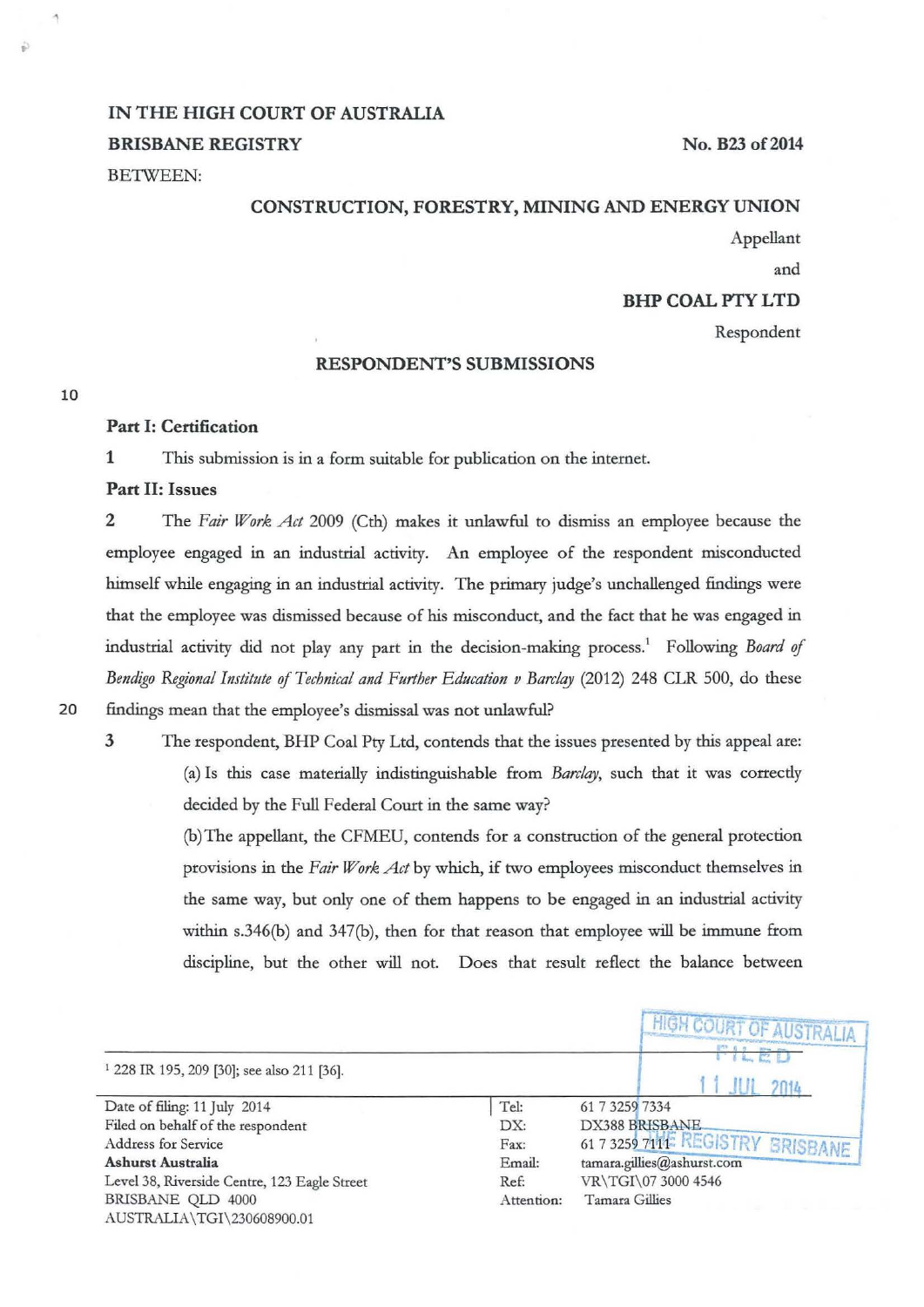employees and employers that is central to the operation of s.361 of the *Fair Work Act?'* 

4 In [2] of its submissions the CFMEU asks whether an employer can avoid liability under the general protection provisions by 'characterising' an employee's industrial activity as 'being in breach of a policy or code of conduct promulgated by [the] employer'. *This* is a false issue: it does not arise on the findings of the primary judge or in the reasoning of any member of the Full Court. *This* proposition is developed in [42] of these submissions.

## Part III: Notice under sec 78B of the *Judiciary Act 1903*

5 No notice is required to comply with s.78B of the *Judiciary Act* 1903 (Cth).

## 10 Part IV: Facts

20

#### BHP's response to the CFMEU's narrative of facts

6 BHP contests one material aspect of the CFMEU's narrative of facts. The CFMEU understates the conduct of the employee, Mr Doevendans.<sup>3</sup> The scabs sign is described at 228 IR 201 [11] and [2013] FCAFC 132, 32 [75].<sup>4</sup> Mr Doevendans did not just 'hold up' the scabs sign. The primary judge found that Mr Doevendans repeatedly waved the scabs sign at passing non-striking workers<sup>5</sup>, that the message on the scabs sign was aimed at those workers, and that it was intended to be read and understood by them 'because they had declined to take part in industrial action'.<sup>6</sup>

7 BHP contends that the CFMEU's narrative of facts contains two material omissions.

8 First, the CFMEU omits crucial findings about the connotations of the word 'scab' and its effect on the workers at whom it was aimed. The primary judge accepted that Mr Brick, the decision-maker for the purposes of s.361 of the *Fair Work Act,* was motivated by his conclusion that 'Mr Doevendans's use of the scabs sign, as such, was objectionable'.<sup>7</sup> The primary judge's finding was that Mr Brick's objection focused on the word 'scab'.<sup>8</sup> The primary judge accepted that the word 'scab' was used to 'intimidate and incite a negative and hateful reaction against people who chose to attend work during periods of protected industrial action', that it 'was used as an expression of contempt and insult', and that it was 'the worst insult that a person can be

*z* if248 CLR 523(61].

<sup>3</sup> CFMEU's Submissions, [13].

<sup>+</sup>See also King, 11.07.12, Annexures KK1, KK2.

s 228 IR 201 [12], 202 [14], 202 [15], 203 [19], 233 [109]. 6 228 IR 229 [95], 233 [109].

<sup>7 228</sup> IR 216 [54].

<sup>&#</sup>x27;228 IR 204 [22], 207-209 (28], 209 [29], 210 [32].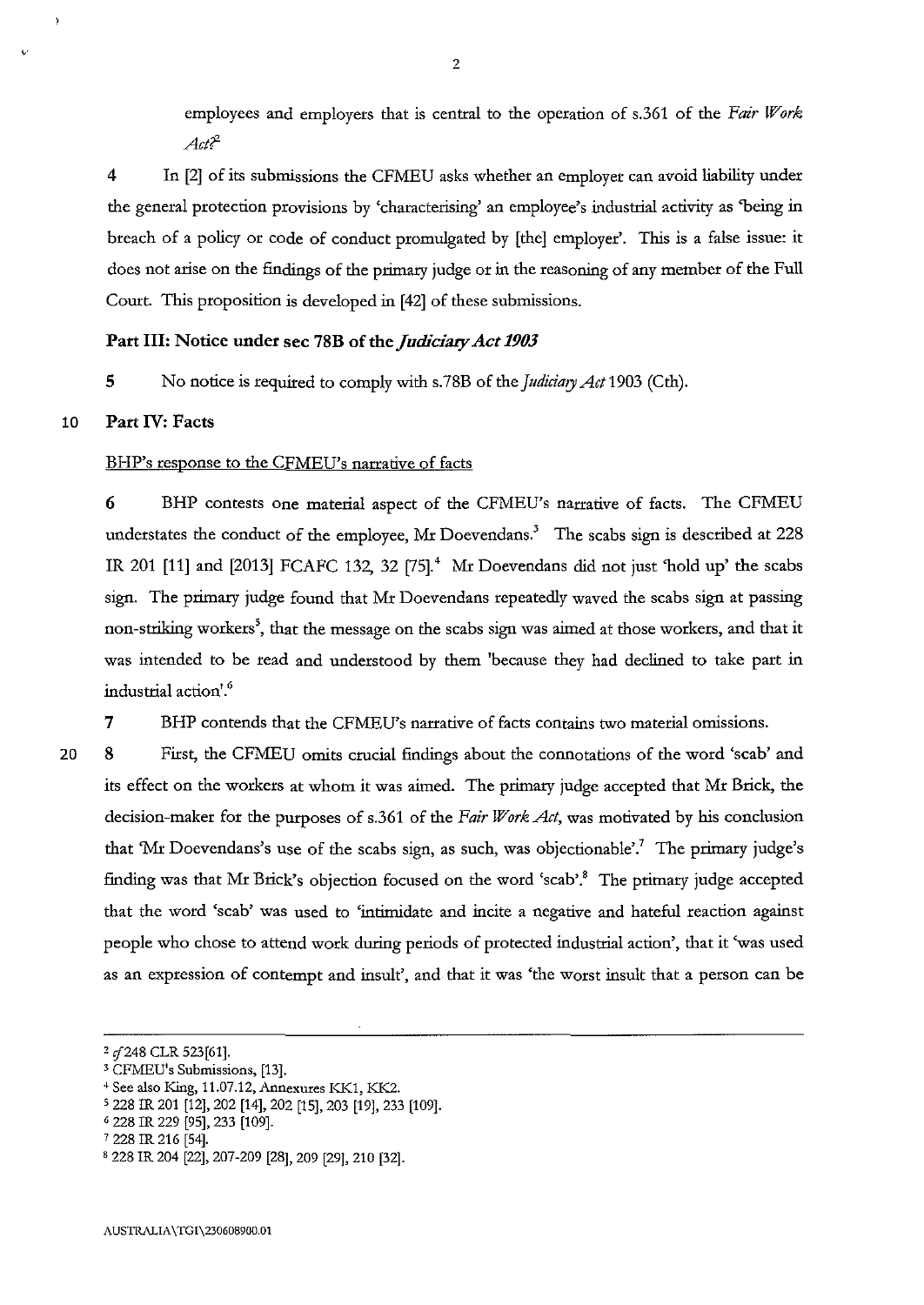called in the mining industry'.<sup>9</sup> Relying on the CFMEU's evidence<sup>10</sup>, the primary judge found that 'scab' was offensive and abusive, that 'the whole point of calling someone a scab was to offend and belittle them', and that it was 'conspicuously offensive language'.<sup>11</sup> In the Full Court, Dowsett J likened it to 'common abuse'.<sup>12</sup> Fair Work Ombudsman v Maritime Union of Australia [2014] FCA 440, 32 [163], 47 [247], 47-48 [248] and 48 [250] supports these conclusions. Modem industrial tribunals have described 'scab' as 'the worst appellation that can be attributed to a workmate in a unionised Australian industrial relations workplace<sup>313</sup>, and held that 'as a title for a strike-breaker [it] is still at about the highest level 10 on the scale of insults.'14

**9** Second, the CFMEU omits crucial findings about (a) the significance that Mr Brick 10 attached to BHP's charter and conduct policies, and (b) the culture that he was trying to foster at the mine.<sup>15</sup> Mr Brick considered Mr Doevendans's use of the word 'scab' 'offensive, humiliating, harassing and intimidating'.<sup>16</sup> BHP's charter and conduct policies prohibited conduct of that kind.<sup>17</sup> 'Scab' had been used on other occasions during the industrial dispute<sup>18</sup>, and BHP had objected to its use, including on signs, as being 'highly offensive' and 'threatening and intimidating'." Employees had reported to Mr Brick 'that they had felt intimidated when the scabs sign was waved at them as they drove past the protest'.<sup>20</sup> Mr Brick's evidence, accepted by the primary judge $^{21}$ , was that

> use of the word 'scab' is inappropriate and unacceptable. As General Manager, I have an obligation to all workers to ensure their health and safety, and to ensure that all workers are free to choose whether to participate in protected industrial action ... My position is that the **use of the word 'scab' in connection with any worker constitutes inappropriate conduct,**  bullying and harassment contrary to the BMA Workplace Conduct Policy ... Its use works against the culture of cooperation and inclusion that I am trying to develop at the Saraji  $Mine<sup>22</sup>$

- 
- <sup>15</sup> 228 IR 211 [36].
- 16 228 IR 204 [22]; see also Brick, 25.06.12, [15].
- 17 Hamilton, 25.06.12, pp 63, 146 to 156.
- 
- IS 228 IR 206 [26]; Brick, 25.06.12, [66(e)]; Hamilton, 25.06.12, [16]. 19 228 IR 211-212 [39], 212 [40]; Brick, 25.06.12, [66(£)], and pp 42, 43, 45, 48, 50, 51, 52, 55; Hamilton, 25.06.12, [23]; Ex 4.
- zo 228 IR 201 [12].

<sup>&#</sup>x27; 228 IR 228 (92]. 10 228 IR 228-229 [93]. The full text of the ode is at Vickers, 18.06.12, p 188. 11 228 IR 229 [96].

<sup>&#</sup>x27;' [2013] FCAFC 4-5 [8]. 13 *AFMEPKIU v Midfa11d Brick Co* [2002] WAIRComm 6902, 5 [25]. 14 *Burge v NS!I7 BHP S tee/* (2000] NSWIRComm 1026, p36.

<sup>21 228</sup> IR 212 [41]. 22 Brick, 25.06.12, [16]; see also 228 IR 209-210 [31].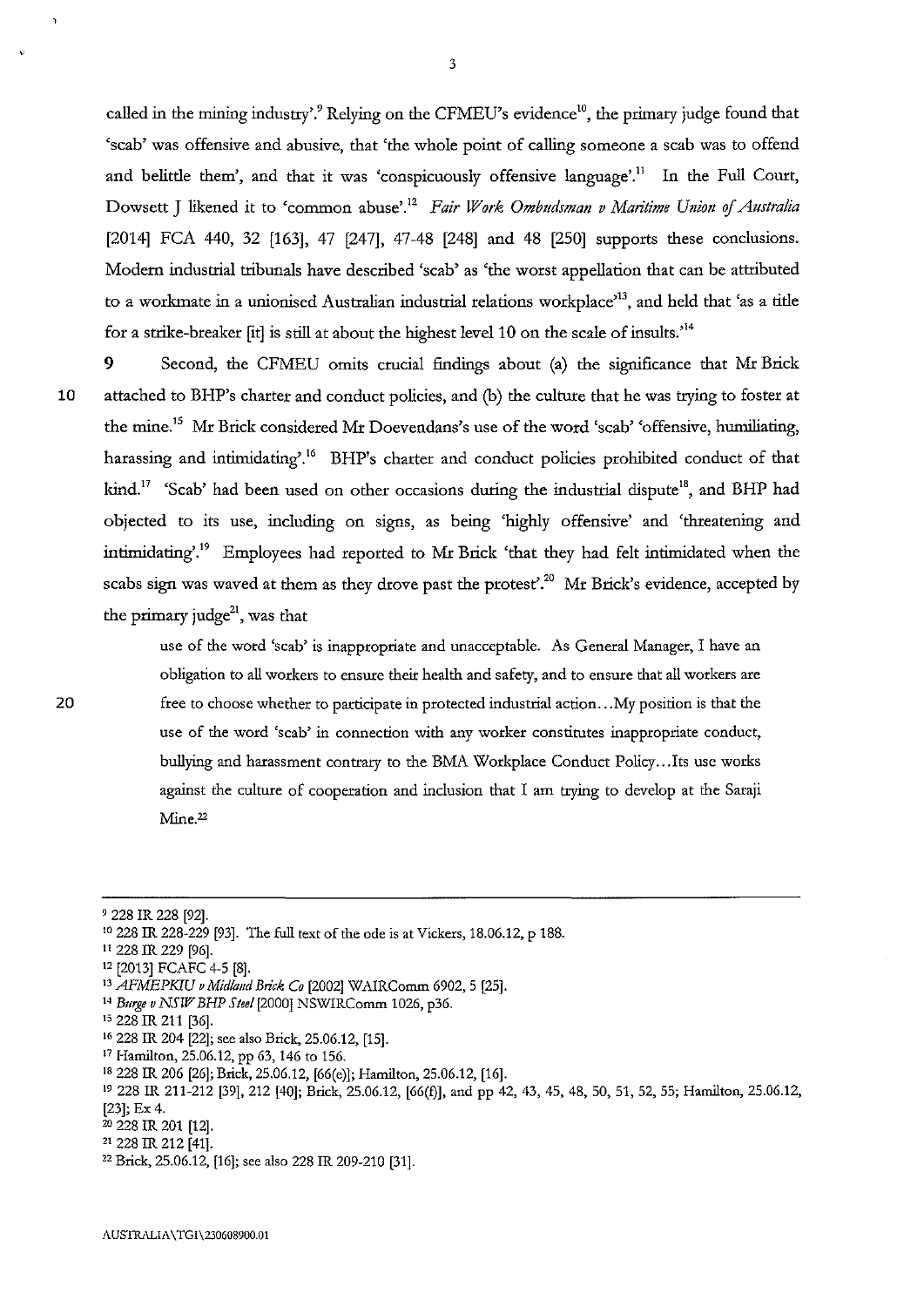BHP's investigations into Mr Doevendans's misconduct were focused on the charter and conduct policy. 23 The primary judge found at 228 IR 204 [22] that during Mr Brick's careful and systematic deliberations<sup>24</sup> he asked himself whether someone who had displayed 'such deliberate, intentional, repeated and blatant disregard for the charter and conduct policy could be rehabilitated into the culture'. The primary judge's finding at 228 IR 211 [36] was that Mr Brick concluded that Mr Doevendans's conduct was 'not only contrary to the policy, but ... antagonistic to the culture which [Mr Brick] was seeking to develop at the mine'.<sup>25</sup>

#### BHP's response to the CFMEU's history of the litigation

**10** The CFMEU's description of the primary judge's findings about why Mr Brick dismissed 10 Mr Doevendans at [22] of its submissions is incomplete. At 228 IR 211 [36] and 212 [41] the primary judge accepted Mr Brick's evidence without qualification. The CFMEU did not challenge any of those findings in the Full Court. Two crucial aspects of Mr Brick's evidence that are omitted at [22] are:

(a) Mr Doevendans's conduct in holding up and waving the scabs sign was not an independent operative reason for the decision. The fact that this occurred whilst Mr Doevendans was engaged in industrial activity was only the occasion of Mr Brick's real concerns. His real concerns are set out in paragraphs [8] and [9] of these submissions. The primary judge's findings at 228 IR 204 [22] and 211 [36] were that those concerns, coupled with Mr Doevendans's arrogance, were the reasons for Mr Brick's decision to dismiss 20 Mr Doevendans. Flick J correctly analysed this aspect of Mr Brick's evidence in the first two sentences of [2013] FCAFC 41-42 [107].

> (b) '[I]he fact that [Mr Doevendans] was engaged in industrial action or activity did not play any part in [Mr Brick's] decision-making process<sup>126</sup> was also an integral part of the primary judge's findings about Mr Brick's mental processes.

The majority in the Full Court correcdy found at [2013] FCAFC 5 [11], 6 [12], 6 [13], 41-42 [107] and 42 [1 08] that the primary judge's unqualified acceptance of all Mr Brick's evidence was, taken as a whole, a complete answer to the CFMEU's case when *Barclay* was properly applied.

#### **Part V: Legislation**

**11** BHP accepts the CFMEU's statement of the applicable statutory provisions.

 $\mathbf{r}$ 

<sup>23 228</sup> IR 202 [15], 204 [22], 204-205 [23], 207-209 [28], 209 [29].

 $24$  228 IR 201 [13] - 210 [32].

<sup>25 228</sup> IR 211 [36].

<sup>26</sup>See also 228 IR 211 [36] and 212 [41], which must be read with 204 [22] and 207-209 [28].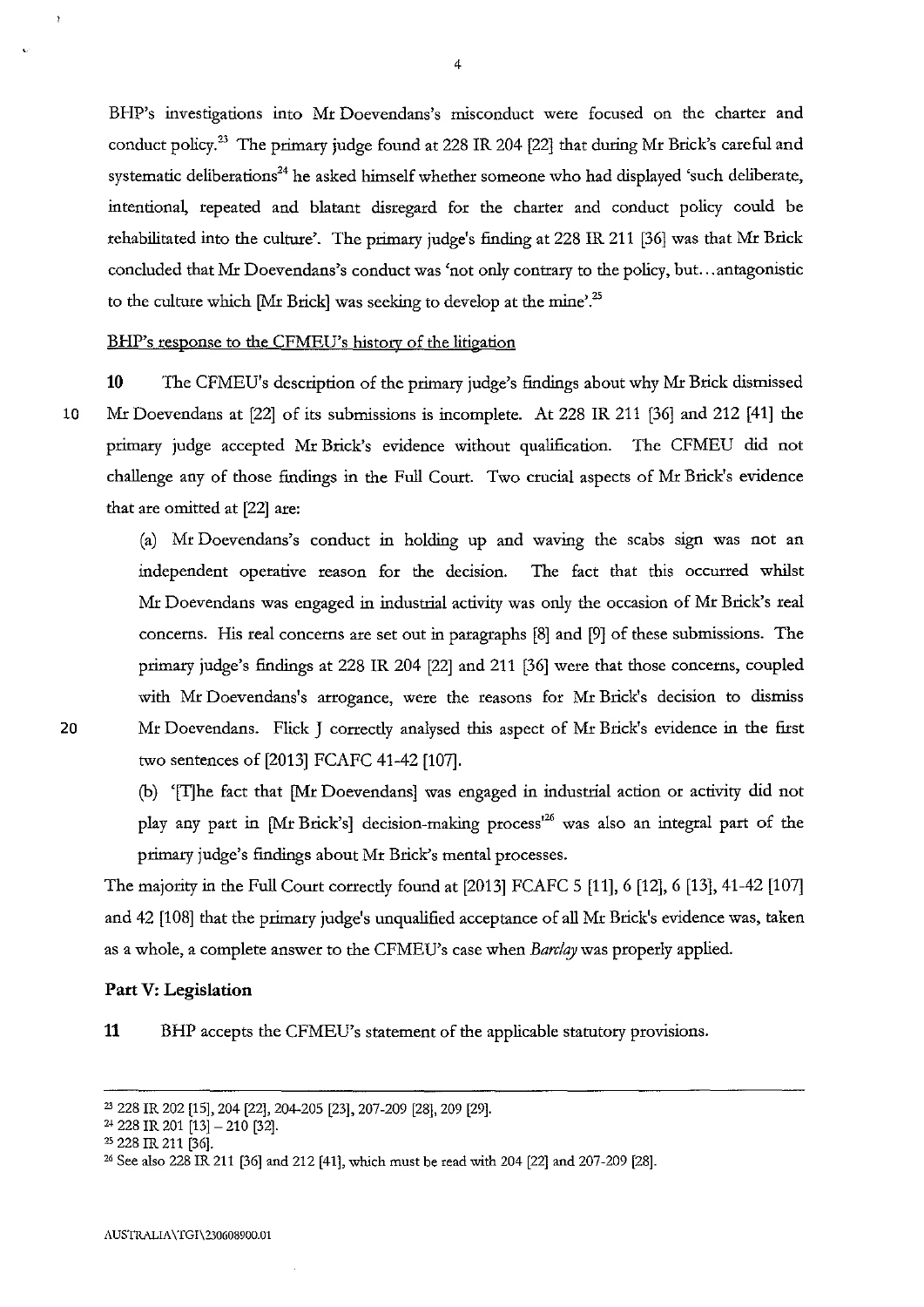## **Part VI: Argument**

This case cannot be distinguished from *Barclav* 

**12** The facts of *Barclay* are materially indistinguishable from this case, such that this case could only have been decided in the same way.

**13** *Barclay* concerned an employee who was subjected to adverse action because he had engaged in conduct that his employer regarded as unacceptable.

**14** The employee was a union delegate who, in that capacity, wrote and broadcast an email that was scurrilously critical of some of his colleagues, for which conduct his employer subjected him to adverse action.

10

 $\overline{ }$ 

**15** As in this case, the employee claimed that the adverse action contravened s.346(b) of the Fair Work Act because his conduct in sending the email constituted an industrial activity within both s.347(b)(iii) and (v).<sup>27</sup>

**16** The majority in the Full Court held that 'all of the relevant conduct in issue in this case involved [the employee] in his union capacity<sup>128</sup>, and accepted that in writing and broadcasting the email the employee was engaged in industrial activity within both s.347(b)(iii) and (v).<sup>29</sup>

**17** This Court also decided *Barclay* on the basis that all of the conduct for which the employee was subjected to adverse action 'happened to be<sup>30</sup> an industrial activity within both s.347(b)(iii) and  $(v)$ .

**18** The primary judge in *Barclay* accepted the employer's evidence that it had subjected the 20 employee to adverse action because the content of the email breached the employer's code of conduct and his obligations as an employee, and not because he had been engaged in industrial activity under either s.347(b)(iii) and  $(v)$ .<sup>31</sup>

**19** Those findings were not challenged on appeal, but the majority in the Full Court nevertheless held that it followed from the fact that the employee happened to be acting on behalf of his union when he sent the email, and was engaged in industrial activities within both s.347(b)(iii) and (v), that the employer had contravened s.346(b) by suspending him.

**20** That analysis was unanimously rejected in this Court, on the ground that the primary judge's finding exculpated the employer.

<sup>&</sup>lt;sup>27</sup> Barclay v Board of Bendigo Regional Institute of Technical and Further Education (2010) 193 IR 251, 252 [1], 252 [2], 252 [3], 255 [10].<br><sup>28</sup> Barclay and Another v Board of Bendigo Regional Institute of Technical and Further Education (2011) 191 FCR 212, 233 [73].

<sup>29 191</sup> FCR 231 [63], 231 [64], 231 [65]; see also [2013] FCAFC 132, 1 [2].

<sup>30 248</sup> CLR 523 [60].

<sup>3</sup>t 248 CLR 511 [26]-514 [33].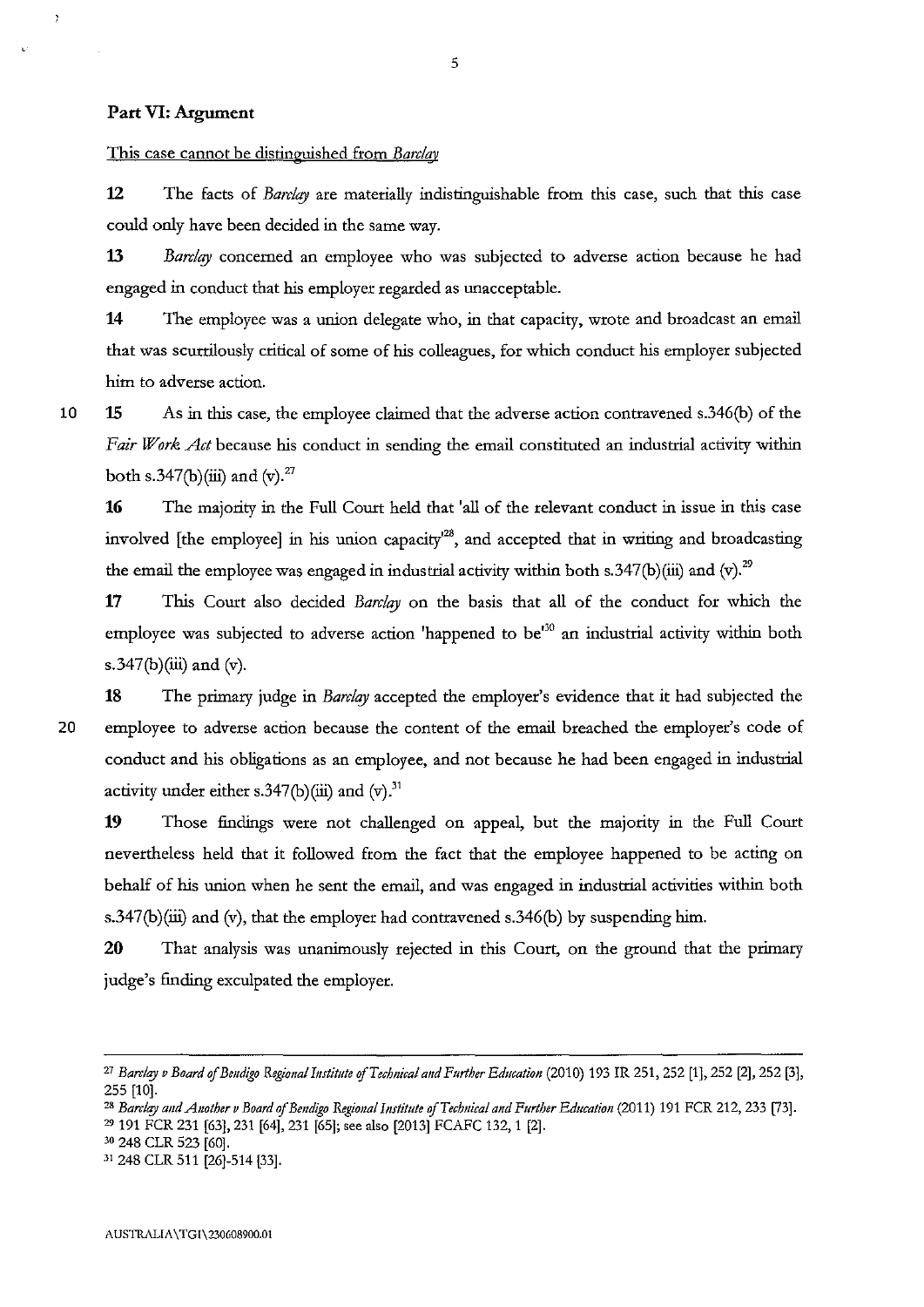**21** This case, like *Barclqy,* turned on the primary judge's unchallenged acceptance at 228 IR 211 [36] and 212 [41] of the decision-maker's evidence as to the innocent reasons why the adverse action was taken, and the unchallenged finding at 228 IR 209 [30] that the fact that the employee was engaged in industrial activity did not play any part in the decision. These findings meant that this case had to be decided in the same way as *Barclqy.* This was aclmowledged by the majority in the Full Court as to both s.347(b)(iii) and (v) at [2013] FCAFC 6 [12] (Dowsett J) and 43-44 [110] (Flick ]), and as to s.347(b)(iii) by Kenny J at [2013] FCAFC 24 [57]. Dowsett J held:

Clearly, holding and waving the sign comprised part of the reason for the adverse action as did, in *Barclay,* the sending of the relevant email. Although Mr Barclay's conduct was in discharge of his union duties, and may have involved his representing or advancing the claims or interests of **the union, such characterisation did not mean that the adverse action was because of his engagement in industrial activity. Rather, it was the content of the email, the circumstances in**  which it was sent and the likely effects on [his employer's] operations which caused the adverse **action.<sup>32</sup>**

#### Preserving the proper balance between employees and employers

#### *The balanced legislative pmposes* of *the gmeraf protection provisions*

**22** The CFMEU submits that the decision of the Full Court is conttary to the legislative purpose and objects of the general protection provisions in the *Fair Work Act.33* 

10

**23** The CFMEU righdy points to the fundamental statutory object, identified in s.336(1)(b), 20 of protecting and promoting freedom of association.<sup>34</sup> One incident of this is the particular object, articulated in s.336(1)(b)(iii), of protecting employees' freedom to participate, or to not participate, in lawful industrial activities.

**24** However, the error in the CFMEU's submission is that it does not recognise that the purpose of protecting and promoting freedom of association is balanced against (a) an employer's right to regulate the conduct of their employees in relation to each other, and (b) in cases such as this, an employer's duty to do so under the general law<sup>35</sup>, occupational health and safety legislation such as s.19 of the *Work Health and Safety Act* 2011 (Qld) or s.39 of the *Coal Mining Safoty and Health Act* 1999 (Qld), or the anti-bullying provisions in Part 6-4B of the *Fair Work Act.* 

<sup>32 [2013]</sup> FCAFC 6 [12].

<sup>33</sup> CFMEU's Submissions, [3], [4].

<sup>&</sup>lt;sup>34</sup> CFMEU's Submissions, [29], [30].

<sup>35</sup> See, eg, *Harrison v P & T Tube Mills* (2009) 181 IR 162, 232 [282], McManus v Scott-Charleton (1996) 70 FCR 16, 28-29, *Ktiehler v Cmhos (A11strala)* (2005) 222 CLR 44, 53 [19], *Natiomvide News v Naidu* (2007) 71 NSWLR 471, 478 [23]- [27].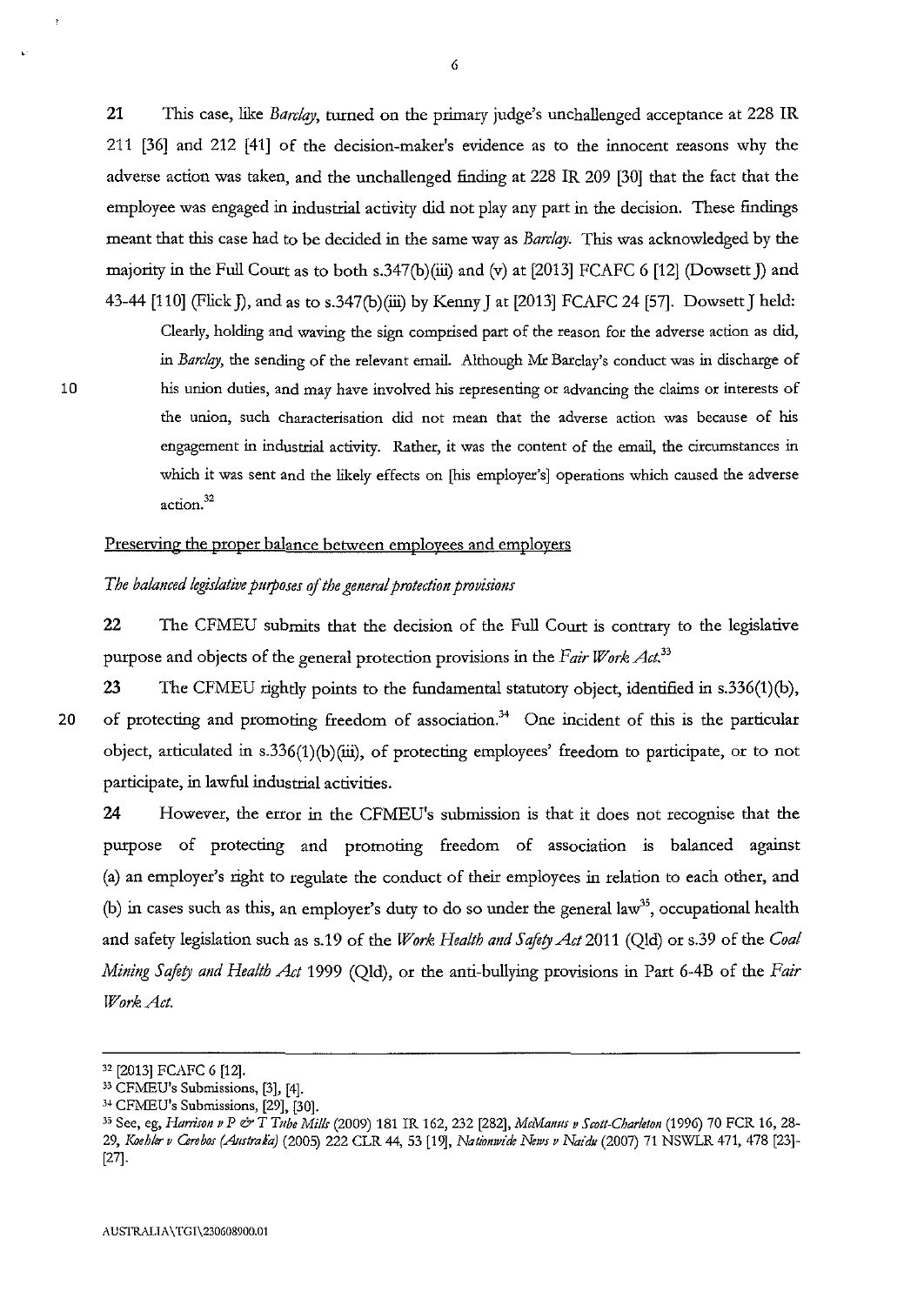25 This balance was recognised in *Barclay* at 248 CLR 515-516 [40], 518-519 [47], 523 [61] and 532 [91] as being central to the operation of s.361, and in this case by the Full Court at [2013] FCAFC 6 [14] and 43-44 [110].

*The distinction by which that balance is achieved* 

26 The CFMEU submits that a distinction between 'conduct which is explicidy protected by the legislation and particular attributes of that conduct which an employer finds to be unpalatable' is 'artificial and impermissible."<sup>36</sup>

27 However, that distinction was explicidy recognised in *Barclay",* and is a *ratio* of *General Motors-Holdens v Bmvling* (1976) 51 ALJR 23538, 23939, *C11evas v Freeman Motors Ltd* (1975) 25 FLR 10 67, 78-79<sup>40</sup>, and *Lewis v Qantas Airways Ltd* (1981) 54 FLR 101, 113<sup>41</sup>; see also *Hyde v Chrysler (A11stralia) Ltd* (1977) 30 FLR 318, 332, *AFMEPKIU v A11stralian Health and N11trition Association* 

*Ltd* (2003) 147 IR 380, 381, *Harrison v P & T Tube Mills* (2009) 188 IR 270, 276 [31], 276 [33], *Cicciarelli v Qantas Ainvays Ltd* [2012] FCA 56, 74 [260], *CFMEU v Bengal/a Mining ConljJany* [2013] FCA 267, 17 [70], *CFMEU v Corinthian Ind11stries (Attstralia)* [2014] FCA 239,9 [13].

28 The CFMEU makes the related submission that there is a 'conflict' between the primary judge's finding that Mr Doevendans's conduct in holding and waving the scabs sign at nonstriking workers was part of an industrial activity, and the primary judge's acceptance of Mr Brick's evidence that the fact that Mr Doevendans was engaged in industrial activity did not play any part in his decision-making process.<sup>42</sup>

20

29 The proposition implicit in the submissions set out in [26] and [28] above is that, because an employer takes adverse action against an employee engaging in an industrial activity, it necessarily 'follows' that there could not be any reason for the adverse action other than the employee's participation in the industrial activity.

**30** However, that proposition was disapproved in *Bowling* at 51 ALJR 239; and was rejected in *Barclay*, first by Lander J dissenting in the Full Court at (2011) 191 FCR 258 [227]<sup>43</sup>, and in this Court by French CJ and Crennan J at 248 CLR 515-516 [40] and by Heydon J at 547 [148].<sup>44</sup>

<sup>&</sup>lt;sup>36</sup> CFMEU's Submissions, [53].<br><sup>37</sup> 248 CLR 517 [45], 542 [128].<br><sup>38</sup> General Motors Holden v Bowling is reported as a note at (1976) 136 CLR 676. The full report is (1976) 51 ALJR 235.<br><sup>39</sup> In the passage quoted at 248 C

<sup>&</sup>lt;sup>40</sup> In the passage from 193 IR 257 [19] quoted at 248 CLR 536-537 [108].<br><sup>41</sup> In the passage quoted at 248 CLR 532 [91].<br><sup>42</sup> CFMEU's Submissions, [43].<br><sup>43</sup> In a passage approved at 248 CLR 542 [128].

**<sup>.</sup>w Gummow and Hayne JJ clid not address the issue.**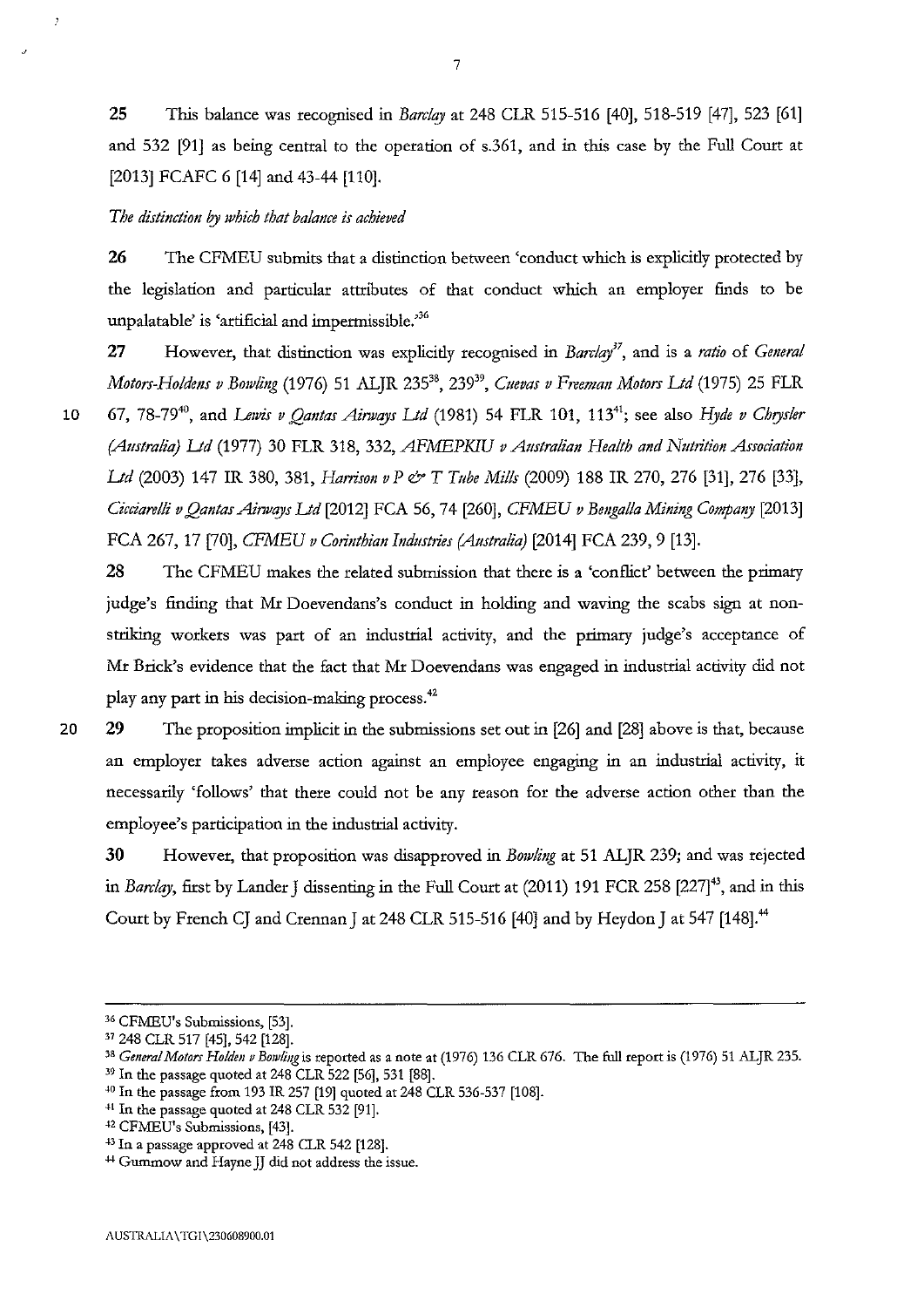31 Instead, in Barclay this Court applied Bowling<sup>45</sup> to hold that:

(a) an employer can be exculpated even if its reasons for taking adverse action are not 'entirely dissociated' from the industrial activities described in s.347(b)(iii) and  $(v)^{46}$ ; and

(b) an employee is not immune, and protected, from adverse action merely because their industrial activities are 'inextricably entwined' with the adverse action.<sup>47</sup>

32 These principles make irrelevant the CFMEU's submission that Mr Doevendans's misconduct was an 'indispensible' or 'integral' part of the industrial activity in which he was participating.<sup>48</sup>

10 33 In this case, every member of the Full Court correctly identified the principles set out in [31] of these submissions. $49$  For example:

> (a) '[T]he fact that an employee participated in such an activity or represented or advanced such views, claims or interests does not necessarily lead to the conclusion that adverse action was taken because of such engagement. Barclay establishes that engagement in industrial activity may be closely related to a decision to take adverse action, without necessarily being the cause of such a decision'.<sup>50</sup> (Dowsett  $\overline{I}$ )

> (b) '[A]n employee may act in a way which falls within ss.346 and/or 347, but may do so in a way, or in circumstances which cause the employer to act adversely, not because of the employee's engagement in industrial activity, but because of other concerns'.<sup>51</sup> (Dowsett J)

20 (c) 'An activity is not insulated from adverse action by an employer because it "happens to be" done in the course of otherwise lawful industrial activity'.<sup>52</sup> (Kenny J)

> (d) It is an error to conclude that once it is found that an employee is engaging in an industrial activity within either s.347(b)(iii) or (v), 'such an employee cannot be dismissed for any conduct relating to these activities. It would be to conclude that that the task imposed by s.346 and the need to determine the reason or reasons for a decision as explained [in *Barclay*] need not be undertaken.' (Flick  $I$ )<sup>53</sup>

<sup>&</sup>lt;sup>45</sup> 248 CLR 523 [59].

<sup>46 248</sup> CLR 517 [45], 523 [62].

<sup>+</sup>7 248 CLR 523 [61].

<sup>+</sup>8 CFMEU's Submissions, [49], [50], [57].

*<sup>+9</sup>* [2013] FCAFC 2-3 [4] (DowsettJ); 11 [26], 12-13 [30(2)], 24 [57] (Kenny]); and 41-42 [107] (Flick]).

so [2013] FCAFC 5 [10].

st [2013] FCAFC 6 [12].

<sup>52 [2013]</sup> FCAFC 24 [57].

ss [2013] FCAFC 43 [108].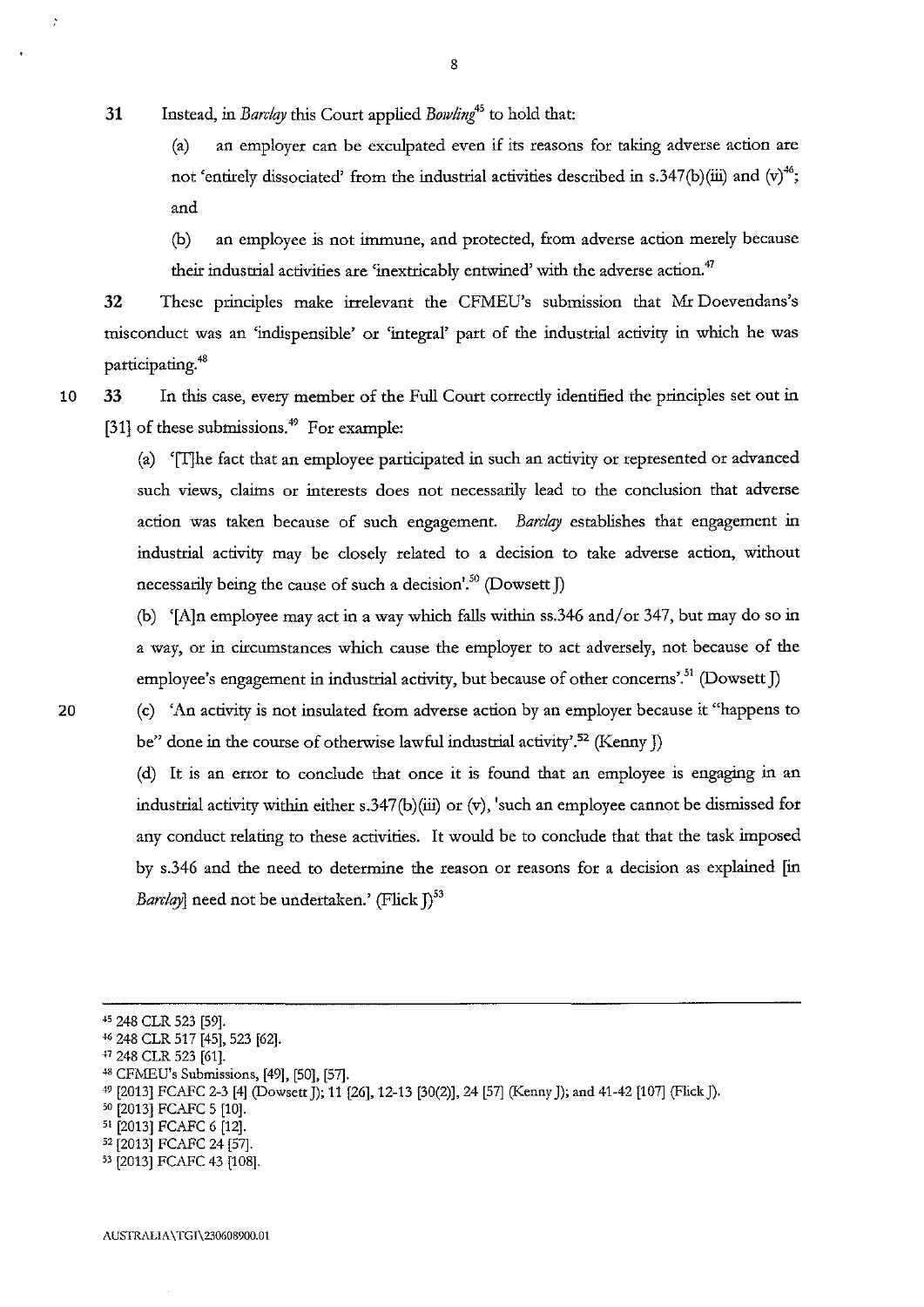(e) An employer has never been prevented 'from taking prejudicial [action] against an employee because the conduct of the employee may objectively (and correcdy) be characterised as conduct that falls within s.347'.<sup>54</sup> (Flick  $\tilde{J}$ )

34 The Full Court correcdy held that the primary judge's error was in not applying the principles identified in [31] and [33] of these submissions. Instead, the primary judge applied the incorrect proposition identified in [29] of these submissions to uphold the CFMEU's case. This error occurred in relation to s.347(b)(iii) at 228 IR 234 [115] and in relation to s.347(b)(v) at 228 IR 237 [124]. The Full Court correcdy identified this error:

(a) unanimously as to the case under s.347(b)(iii), at  $[2013]$  FCAFC 6  $[12]$ - $[13]$  (Dowsett J),

10 23 [54]  $- 24$  [57] and 25 [59] (Kenny J), and 41 [105]  $- 43$  [109] (Flick J);

and

(b) by majority as to the case under s.347(b)(v), at  $[2013]$  FCAFC 132, in the paragraphs from the reasons of Dowsett and Flick JJ identified in the preceding subparagraph. (Kenny J's dissent on the facts on this point is addressed in paragraphs [44] to [46] of these submissions.)

# *Applying the balancing principles articulated in* Bowling *and* Barclay

35 The statutory objects identified in [23] of these submissions show that the focus of the protection given by s.346(b) and (c) is on an industtial association's involvement in the activity. Accordingly, the defining feature of every industrial activity referred to in s.346(b) and (c), and 20 identified in s.347, is the involvement in that activity of an industrial association.

36 The balancing principles set out in [31] and [33] of these submissions mean that an employer can lawfully take adverse action against an employee for misconduct committed in a circumstance within s.347(b)(iii). The employer will discharge its onus under s.361 if it proves that the fact that the activity in which the employee participated had been organised or promoted by an industrial association was not a substantial and operative reason for the adverse action. That is a consequence of the distinction, identified and explained in [26], [27], [31] and [33] of these submissions, between the misconduct and the industrial activity in which it occurs. So, if two employees were guilty of the same misconduct, but only one happened to do so while participating in a lawful activity organised or promoted by a particular industrial association, that 30 employee would not for that reason be immune from adverse action taken because of the misconduct.

<sup>54 [2013]</sup> FCAFC 43-44 [110].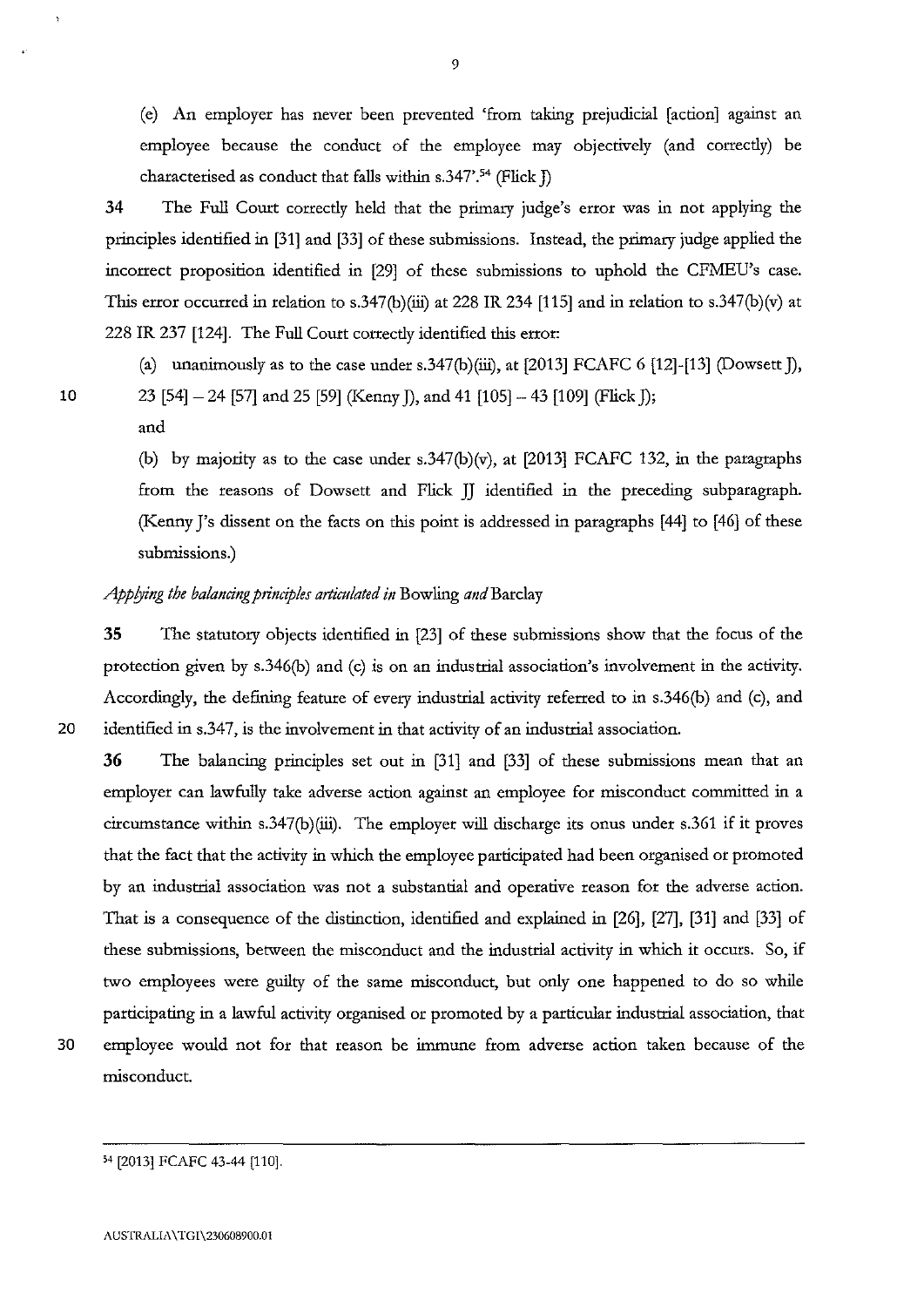37 Applying the balancing principles set out 1n [31] and [33] of these submissions to s.347(b)(v), if two employees abused their fellow workers as 'scabs', but only one happened to be representing the views or interests of a particular industrial association, while the other did so idiosyncratically, then the first employee would not for that reason be immune from adverse action taken because of the misconduct.

38 At [2013] FCAFC 132, 27-28 [66] Kenny J wrongly rejected the propositions set out in [35] and [37] of these submissions as a 'gloss' on the general protection provisions. Her Honour's reasoning was contrary to (a) the result of, and reasoning in, *Barclay,* and in particular to the balancing principles set out in [31] and [33] of these submissions, and (b) the 10 fair, reasonable and natural meaning of the language used in s.346(b) and 347(b)(iii) and (v).<sup>55</sup> The application of the balancing principles set out in [31] and [33] of these submissions avoids the hypothetical problem posed by Kenny J in [2013] FCAFC 132,28-19 [68].

39 To illustrate the operation of the balancing principles by reference to s.347(b)(v), suppose that a particular industrial association disapproved of the employment of workers of a particular race, ethnicity or national origin and had the view that those workers should be vilified by other employees using language that was offensive, insulting, humiliating or intimidating. Or suppose that the industrial association had an interest in resisting a change in working arrangements, and encouraged employees to advance that interest by disobeying their employer's directions to implement that change. No formality necessarily regulates the adoption of any view 20 or interest to which s.347(b)(v) refers<sup>56</sup>, and no requirement of lawfulness qualifies any element of s.347(b)(v). If s.347(b)(v) operates as the primary judge and Kenny J held, and as the CFMEU now contends, then in both of these hypotheticals employees who represented or advanced the industtial association's view or interest would be immune from any discipline. This would be so notwithstanding that in the first hypothetical the employees' misconduct would be unlawful $57$ , and in the second a breach of fundamental contractual obligations.<sup>58</sup> The legislature did not intend such a result. The proper construction of  $s.347(b)(v)$  is that in both cases the employer could lawfully discipline its employees for their misconduct, provided that in doing so the employer's reasons did not include the fact that the view or interest that the employees were representing or advancing were those of an industrial association.

56 228 IR 236 [122].

<sup>55</sup> Waugh v Kippen (1986) 160 CLR 156, 165, *IW v City of Perth* (1997) 191 CLR 1, 11, *Minister for Immigration and Ethnic Affairs v Teo* (1995) 57 FCR 194, 206G.

<sup>&</sup>lt;sup>57</sup> Racial Discrimination Act 1975 (Cth), s.18C(1).

<sup>&</sup>lt;sup>58</sup> R *v Darling Island Stevedoring & Lighterage Co; ex p Halliday and Sullivan* (1938) 60 CLR 601, 621.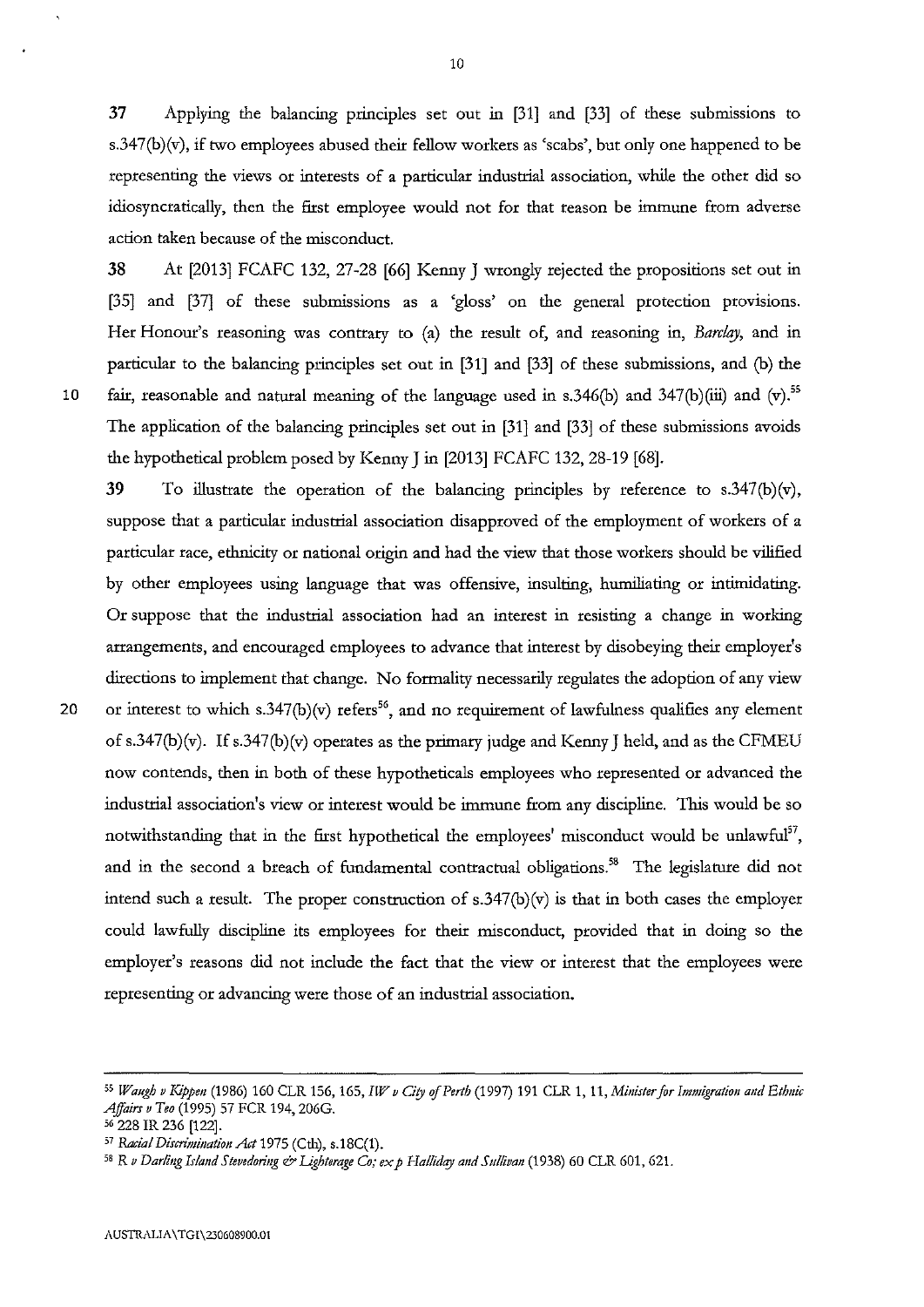#### The CFMEU's attempts to sidestep *Barclay*

**40** The CFMEU tries to avoid the consequences of the primary judge's findings and the reasoning and result of *Barclay* in three ways.

**41** First, the CFMEU submits that the primary judge's errors at 228 IR 234 [115] and 237 [124] are findings of fact.<sup>59</sup> They are not: they are conclusions, arrived at by applying the incorrect proposition identified in [29] of these submissions, instead of giving effect to the findings of fact made at 228 IR 204 [22], 211 [36] and 212 [41].

**42** Second, the CFMEU makes two related submissions. The first is that the majority in the Full Court adopted 'a purely subjective frame of reference', and acted on the basis that 10 Mr Brick's 'subjective characterisation of his reasons' was determinative.<sup>60</sup> The second submission is that Mr Brick impermissibly 'characterised' or 'recharacterised' his reasons in terms that were designed to avoid the operation of the general protection provisions.<sup>61</sup> The latter submission is the false issue postulated in [2] of the CFMEU's submissions. There are three reasons why there is no substance in either of these submissions:

(a) The inquiry required by s.346(b) is 'into the mental processes of the person responsible for the [adverse] action': *Barclay,* at 248 CLR 544 [140]; see also 248 CLR 506 [5], 517 [44], 534-535 **[101]** and 542 [127]. The primary judge undertook that inquiry, and the Full Court acted on the findings that resulted, as it was obliged to do when they were not challenged. There was no element of subjectivity in the reasoning of the primary judge or any member 20 of the Full Court, except to the permissible extent that the inquiry related to Mr Brick's mental processes.

> (b) The suggestion that Mr Brick's reasons, as found by the primary judge, involved an element of 'recharacterisation' is incorrect. The expression has an unjustified pejorative quality, hinting at later reconstruction. The primary judge rejected that attack on Mr Brick's evidence at 228 IR 211-212 [36]-[41]. Mr Brick did not give any 'character' to his reasons. Instead, Mr Brick exhaustively described the distinctive features of his mental processes, and the primary judge accepted the truth of that description. *Barclay* authorised that approach.

(c) The primary judge did not restrict his inquiry to Mr Brick's 'mere declarations of innocent reason or intent<sup>62</sup>, but instead evaluated Mr Brick's evidence about his mental 30 processes against all of the surrounding facts, as *Barclay* required at 248 CLR 542 [127]; see

<sup>59</sup> CFMEU's Submissions, [42], [50].

**<sup>60</sup> CFNIEU's Submissions, [48].** 

 $^{62}$  of CFMEU's Submissions, [37]; see also CFMEU's Submissions, [36].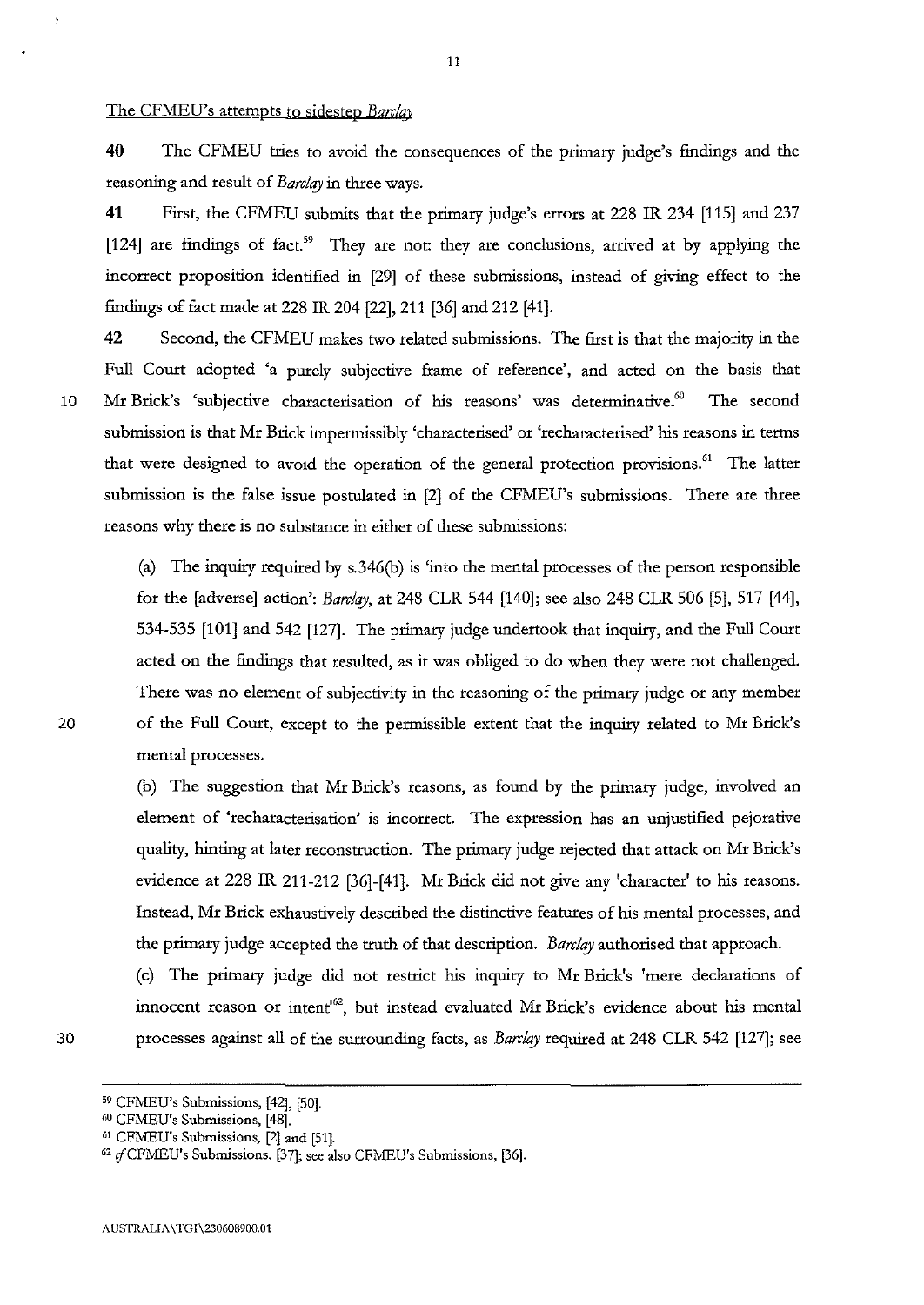also 521 [54] and 544 [140]. Having done so, the primary judge found that '[t]here was no inferential case, based on the objective facts as a whole, that was to any extent inconsistent with [Mr Brick's] evidence'.<sup>63</sup>

43 Third, the CFMEU submits that Mr Brick's evidence of his reasons was 'at odds with the objective facts relating to the conduct of the protest.'64 This may be another way of putting the submissions addressed in [41] of these submissions. If it is an oblique challenge to the correctness of the findings made at 228 IR 204 [22], 211 [36] and 212 [41], it is too late to make it now.

#### The dissenting reasons of Kenny I on  $s.347(b)(v)$

10 **44** Her Honour's dissent was not on any point of principle, but turned on a different, and erroneous, analysis of the primary judge's findings in relation to s.347(b)(v).

**45** The first error in her Honour's analysis is in the last sentence of [2013] FCAFC 17-18 [39], where her Honour addressed the primary judge's finding at 228 IR 209 [30] that Mr Doevendans's engagement in industrial activity did not play an operative part in Mr Brick's decision. Her Honour wrongly interpreted this finding to be limited to Mr Doevendans's stop work, overtime bans and protest activities. At 228 IR 201 [12] to 209-210 [31] the primary judge set out Mr Brick's evidence about all of his mental processes. That evidence, when read as a whole, excludes the possibility that Mr Brick took into account the fact that Mr Doevendans had engaged in an industrial activity within the meaning of  $s.347(b)(v)$ .

20 46 The second error in her Honour's analysis is in the last sentence of [2013] FCAFC 23 [55], if that sentence is understood to mean that 'choosing to hold and wave the scabs sign on a number of occasions over a number of days' operated as a separate and distinct reason for Mr Brick's decision. The correct position is set out in [10(a)] of these submissions. Without this error, her Honour would not have undertaken the exercise set out in the last sentence of [2013] FCAFC 28 [67]. In any event, that exercise was vitiated by a misunderstanding of the hypothetical statement set out at 228 IR 207-209 [28]. Kenny J concluded that this evidence 'precluded an argument that an operative factor was not the waving of the scabs sign'. This conclusion was incorrect. Mr Brick meant only that every one of the facts and matters that he actually took into account needed to have been present before he could be certain that 30 Mr Doevendans should be dismissed.

<sup>&</sup>lt;sup>64</sup> CFMEU's Submissions, [42]. The submission is repeated in [47].